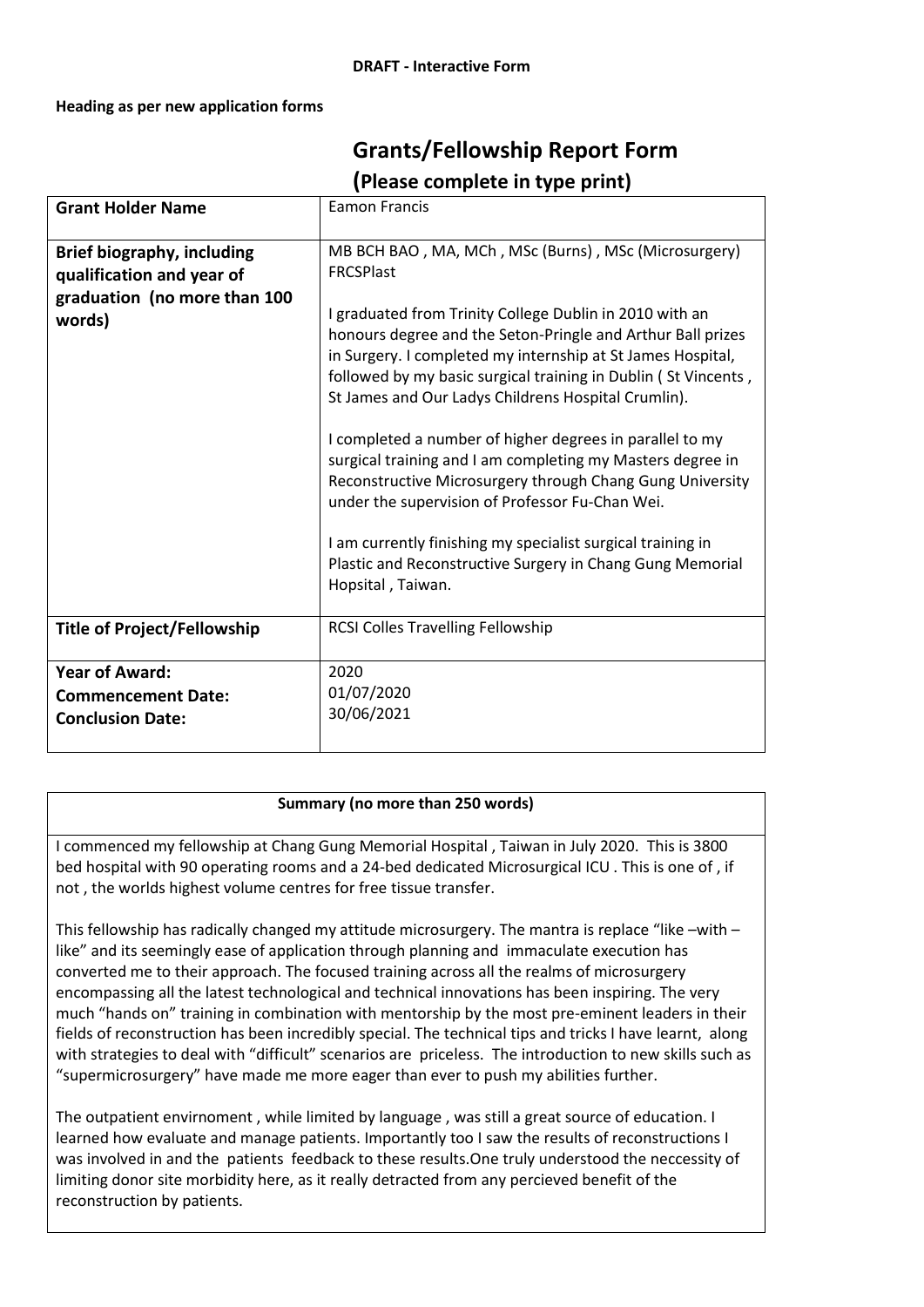This fellowship is operatively heavy , but through twice weekly microsurgical conferences and weekly specialist microsurgical webinars provided me with both the technical skills and clinical acumen in reconstructing complex defects in both elective and traumatic settings . The mantra "like-with-like" is something I always now incorporate into my decision making algorithm.

## **Grant Report (in the region of but no more than 500 words)**

Objectives of Project/Fellowship:

Clinical training in Reconstructive Microsurgery , across all sub-specilaities –Head&Neck, Breast & Lymphedema, Hand , Trauma and Extemity reconstruction, and Facial reanimation and Peripheral Nerve surgery , in one of the worlds highest volume microsurgical centres . I concurrently was involved with a research project for a Masters in Reconstructive Microsurgery awarded through Chang Gung University.

Did you achieve these objectives?

Yes

In your opinion, what is the value of your award to:

(a) Yourself :

I have built upon the clinical and technical skills that I have learned in my training in Ireland. I am now sufficently armed with the expertise to deal with full range of demands of Reconstructive Microsurery in both the the Elective and Trauma settings. I have added to my academic portfolio with another higher degree and a number of peer reviewed research papers . I have made diverse network of peers and mentors to provide me with significant support as my career progresses. This has only been possible through the support of the RCSI to whom I am very appreciative of.